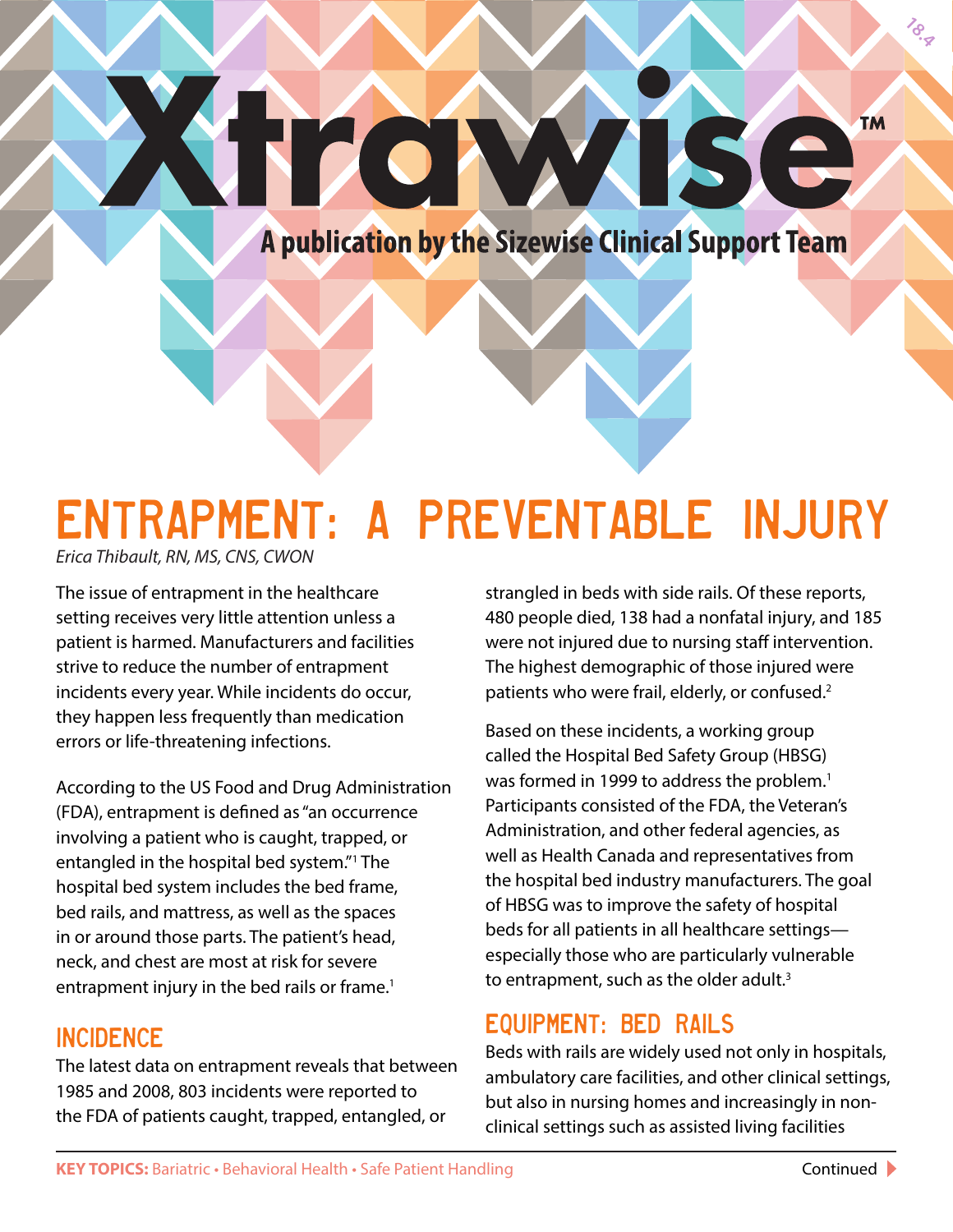## Do's and Don'ts

## **DO CREATE A SAFE BED ENVIRONMENT**

## **DON'T FORGET REGULARLY SCHEDULED MAINTENANCE**

**DO INSTRUCT THE PATIENT AND FAMILY ABOUT BED RAIL SAFETY**

**DO MAKE SURE THE SUPPORT SURFACE AND FRAME ARE COMPATIBLE** 

**DON'T UTILIZE THE AUTOMATIC USE OF BED RAILS**

**DO RESTRICT THE USE OF PHYSICAL RESTRAINTS AS MUCH AS POSSIBLE** 

and patient homes. Bed rails are usually metal, plastic, or a combination of both. They are adjustable and are available in multiple sizes and lengths, including full, half, and quarter lengths. Commonly used synonyms for the term "bed rails" are side rails, bed side rails, grab bars, and safety rails. They are used in a variety of clinical situations, including:

- Use with stretchers and beds for safe transport in moving a patient between hospital areas
- Aid in turning and repositioning a patient or helping a patient in and out of bed
- Providing comfort and a sense of security, especially if the bed is in its highest position
- Improving patient functionality, such as with electronics and buttons in the bed rail
- Serving as a barrier to define the edge of the mattress or as a physical restraint

Bed rails may pose an added risk to the patient. In 1997 the FDA issued a safety alert titled "Entrapment Hazards with Hospital Bed Side Rails" and issued a report that identified risk factors and entrapment locations on a hospital bed.4 *(See Figure 1: Bed Entrapment Zones.)*

## Risk Factors

There are a number of reasons patients become entrapped in the bed rail. When patients attempt to exit their beds, they are at the highest risk of entrapment especially the elderly and the confused. Confused patients may attempt to go over the bed rail, try to get out between two raised rails, or go around the bottom of a rail; the patient may become entangled or entrapped in the attempt. The risk of injury from a fall is proportional to the height of the fall, which means that patients falling from a greater height because the bed rail is raised are at a greater risk of severe injury or death.<sup>5</sup>

The following medical conditions raise the risk of entrapment for patients:

- Frailty or old age
- Experiencing agitation, delirium, or confusion
- Having pain, uncontrolled movements, or hypoxia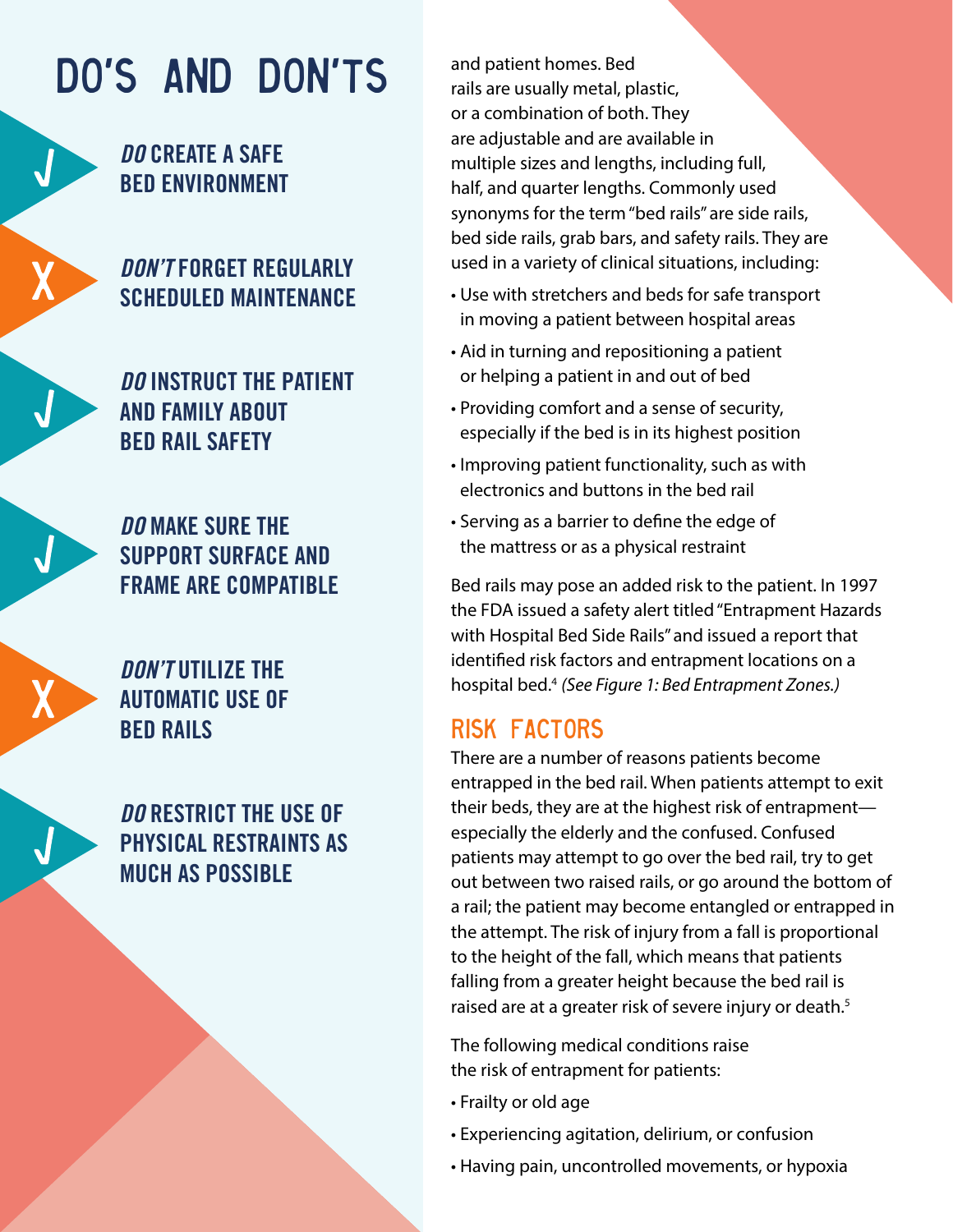#### • Urinary retention or fecal impaction

The absence of aid in toileting and repositioning can increase risk as the patient tries to get out of bed to use the bathroom or attempt to get comfortable.<sup>6</sup>

## Equipment: Bed Frames

Bed frames are designed with safety as the priority. Medical bed manufacturers adhere to international standards to develop and test bed frames for entrapment. The current standard is International Electrotechnical Commission (IEC) 60601-2-52; manufacturers follow this standard to decrease entrapment incidents.<sup>7</sup> Beds built prior to this standard are grandfathered in until their retirement from the fleet.

IEC 60601-2-52 defines the minimum and maximum length and height of the bed rail in proportion to the bed frame itself, including the amount of space between the bed rail and the headboard and footboard. By also taking into account human factors and ergonomics, IEC 60601-2-52 promotes better engineering and the design of products that are safe for humans to use. Human factors include patient height, weight, and other physical dimensions.

## FDA FYI

The Food and Drug Administration (FDA) is an agency within the US Department of Health and Human Services. It consists of the Office of the Commissioner and four directorates overseeing the core functions of the agency: Medical Products and Tobacco, Foods and Veterinary Medicine, Global Regulatory Operations and Policy, and Operations.

The FDA publishes the report "Hospital Bed System Dimensional and Assessment Guidance to Reduce Entrapment". This guidance provides recommendations relating to hospital beds and hospital bed accessories, and is intended to reduce life-threatening entrapments associated with hospital bed systems. It characterizes the body parts at risk for entrapment, identifies the locations of hospital bed openings that are potential entrapment areas, and recommends dimensional criteria for these devices. For the full guidance document, visit the FDA website section on Medical Devices.



Figure 1: Bed Entrapment Zones